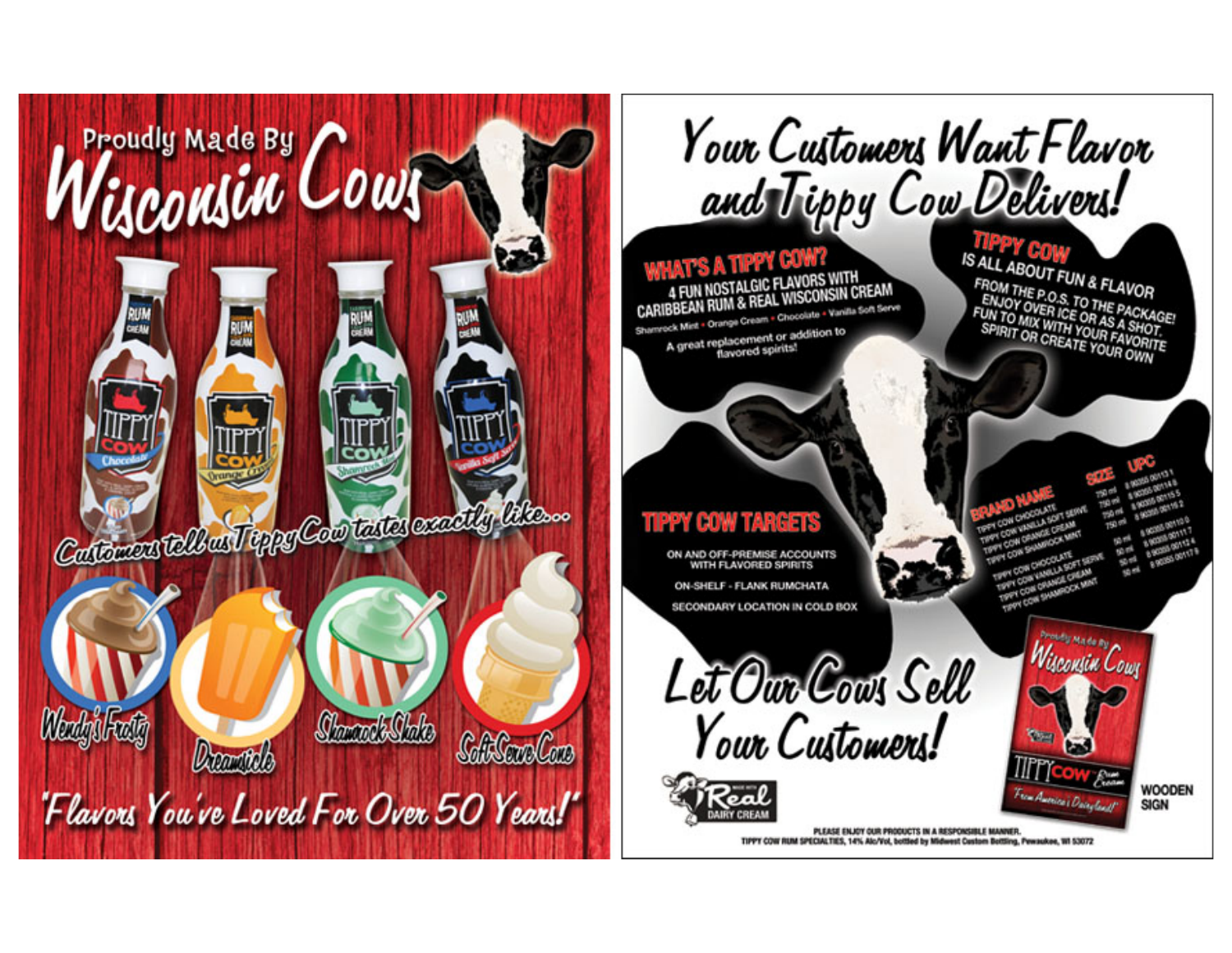## **FAQS**<br>Why come out with Tippy Cow?

- Tippy Cow has been developed to capitalize on the consumers' interest in flavor. Ever since 2010, when Pinnacle introduced Whipped Vodka, almost 60 million cases of flavored vodka has been sold. They all exist because of the consumers insatiable appetite to try new flavors in their alcoholic beverages. Tippy Cow is the perfect fit as a new version of spirits that give a never before seen flavor capability. Flavored vodkas, flavored rums or flavored whiskies cannot match the mouth feel and texture of a well made cream liqueur. Combine world class flavor development and you have a tremendous opportunity for success.
- Tippy Cow is all about nostalgic flavors, reminding consumers of something they have enjoyed in the past and are familiar with, a Dreamsicle, a Wendy's Frosty, a Dairy Queen Soft Serve, a Shamrock Shake.
- Who is the target audience?
	- The Tippy Cow target is the flavored vodka, flavored rum and flavored whiskey consumer.
- What do you mix the various flavors with?
	- The flavors are great on their own over ice or as a chilled shot. They also mix extremely well together (Toot-Toot Tootsie - Chocolate and Orange Cream) or with Irish Whiskey, Flavored Vodkas, Flavored Rums, Flavored Whiskies, etc.
- What is the shelf life after opening?
	- Tippy Cow is best enjoyed within 6 months of opening. After opening, the flavors may lose a bit of their freshness after 6-10 months if stored at room temperature. Refrigeration of the product may extend the shelf life of the flavors a bit longer